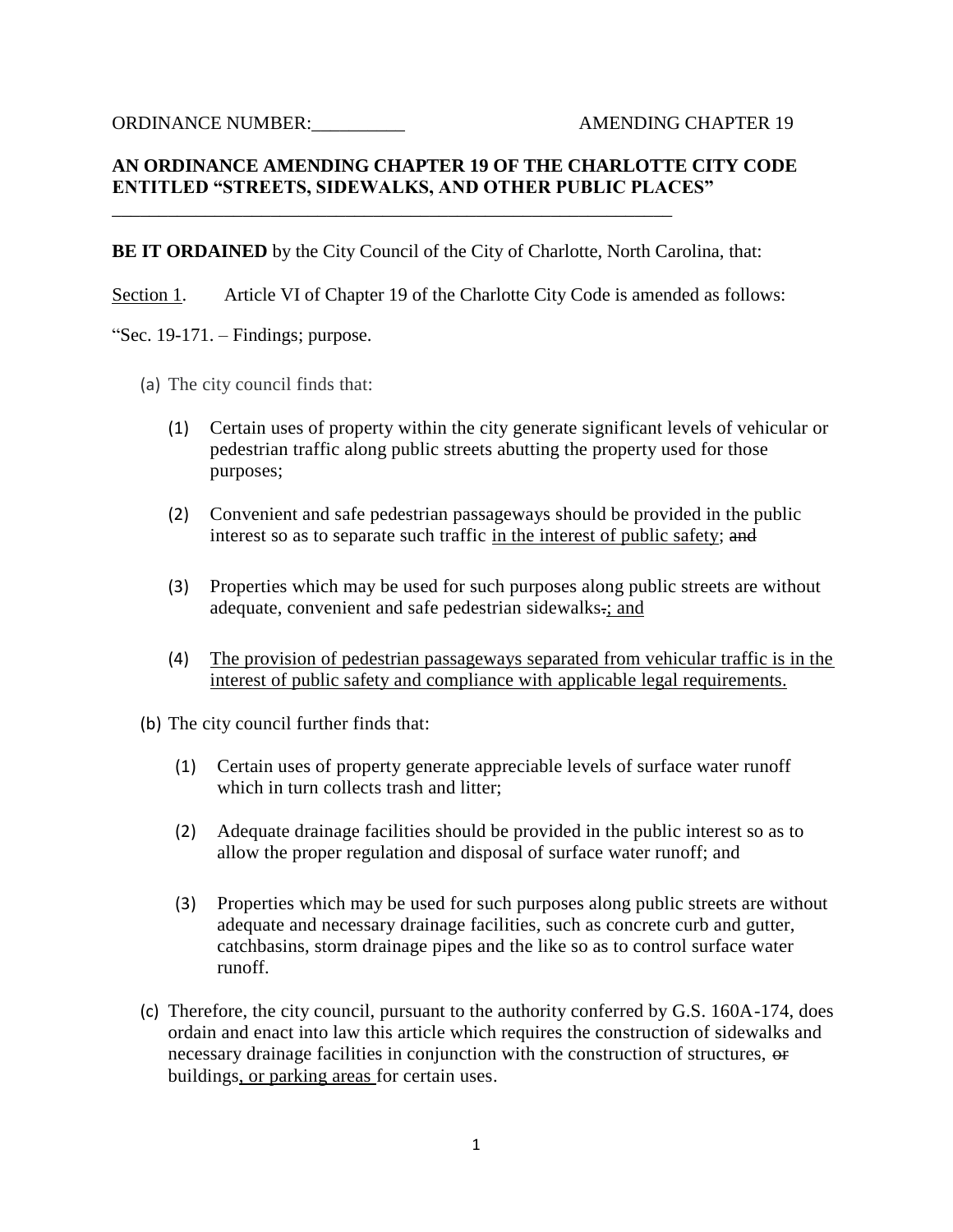Sec. 19-172. – Definitions.

...

*Built-upon area (BUA)* means that portion of a property that is covered by impervious or partially impervious surface including, but not limited to, buildings; pavement and gravel areas such as roads, parking lots, and paths; and recreation facilities such as tennis courts (activity fields that have been designed to enhance displacement of runoff, such as compaction and grading or installation of sodded turf, and underground drainage systems for public parks and schools will be considered built-upon area.) "Built-upon area" does not include a wooden slatted deck or the water area of a swimming pool.

...

*Parking area* means any area meeting the definition of "built-upon-area" and used for the storage of motor vehicles, equipment, or other items. This definition may become irrelevant in conjunction with other definitions such as "buildings."

...

*<u>Structure*</u> means anything constructed, installed, or portable, the use of which requires a location on a parcel of land. This includes a fixed or movable building which can be used for residential, business, commercial, agricultural, or office purposes, either temporarily or permanently. "Structure" also includes, but is not limited to, swimming pools, tennis courts, signs, cisterns, sewage treatment plants, sheds, docks, mooring areas, and other accessory construction. This definition may become irrelevant in conjunction with other definitions such as "buildings."

…

Sec. 19-173. – Required.

- (a) Except as provided in subsections (b) and (d) of this section, construction of sidewalks and necessary drainage facilities shall be required in conjunction with the construction of any new building used for any of the following purposes:
	- (1) Office.
	- (2) Institutional.
	- (3) Multifamily residential where any building contains three or more dwelling units.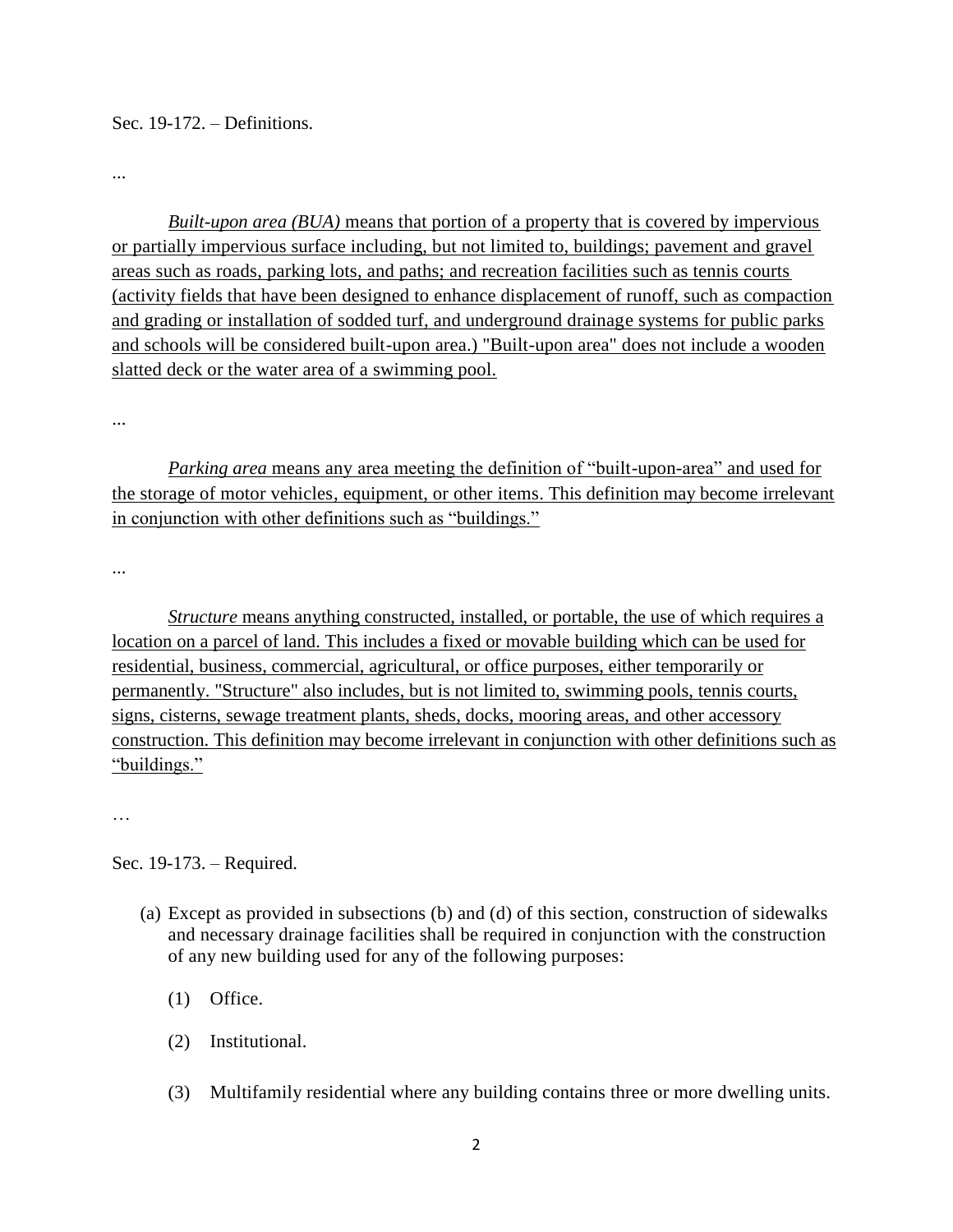- (4) Retail sales.
- (5) Retail services.
- (6) Business.
- (b) When the proposed new developed area cumulative built upon area will be less than  $50$ percent 25 percent of the total area of the property under single ownership, sidewalks and drainage facilities may not be required. However the city engineer may require certain improvements be made if they are determined to be in the public interest or needed to ensure public safety. If the total built upon area of the site reaches 25 percent or more of the total area of the property, sidewalks and drainage facilities shall be required.
- (c) Except as required by article III of this chapter and chapter 20 of this Code, sidewalk facilities shall not be required in conjunction with the construction of any new buildings used solely for the following purposes:
	- (1) Warehouse.
	- (2) Industrial.
	- (3) Auxiliary building.

However, necessary drainage facilities as provided in this article shall be required except for auxiliary buildings.

- (d) If the new building as referred to in subsection (a) of this section is an addition as defined in this article, the construction of sidewalk facilities shall not be required if the addition is less than 25% of the existing principal building or 2,500 square feet, whichever is greater, except as provided by article III of this chapter, and chapter 20 of this Code. However, necessary drainage facilities shall be required.
- (e) Construction of sidewalks or necessary drainage facilities required by this article shall be accomplished along the entire length of the frontage of the property abutting each publicly maintained street, except as otherwise specified in this article.

…

Sec. 19-174. – Standards of Construction.

Sidewalks and drainage facilities shall be constructed in accordance with the construction standards set forth in the Charlotte-Mecklenburg Land Development Standards Manual (CLDSM). The requirement to construct new sidewalks, as outlined in Sec.19-173, shall also apply to existing segments of substandard sidewalk on thoroughfares as follows in subsections (a) - (c) below. For the purposes of interpreting subsections (a) - (c) below,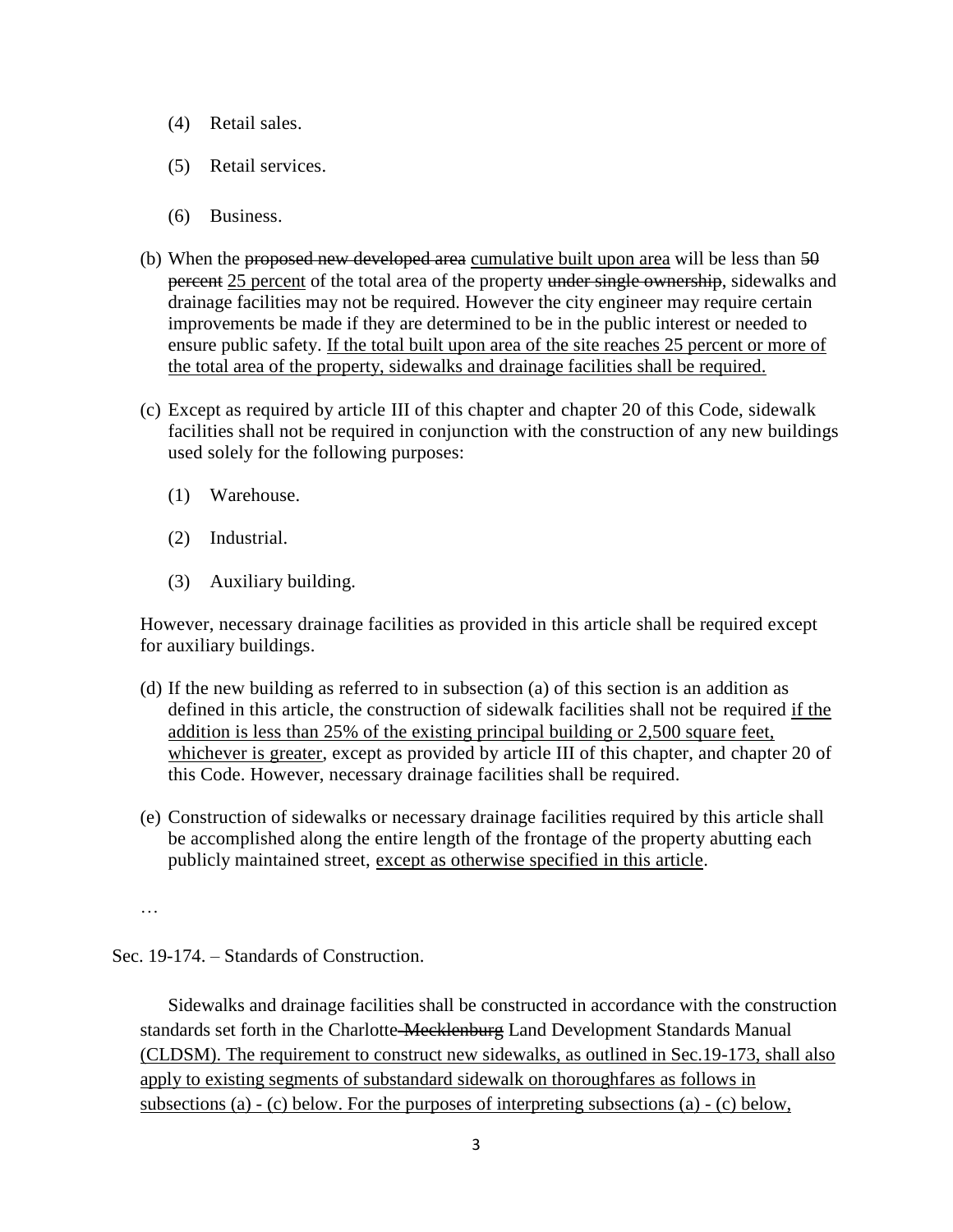"substandard sidewalk" shall be deemed to mean any sidewalk which is less than 4 feet in width and/or is separated from the roadway by a planting strip less than 4 feet in width.

- (a) Any development which meets any of the following thresholds shall be required to replace all substandard sidewalk along the property's frontage on thoroughfares with sidewalks and planting strips that meet the standards of the CLDSM,
	- (1) Development that involves new construction of a principal building,
	- (2) Development that involves the expansion of an existing principal building by 25% or 2,500 square feet, whichever is greater; or
	- (3) Development that involves the expansion of an existing parking area by 2,500 square feet of built upon area or more.
- (b) Any development which removes any portion or portions of substandard sidewalk along a thoroughfare, greater than 30 linear feet, during construction shall be required to replace that removed sidewalk with a sidewalk and planting strip that meets the standards of the CLDSM.
- (c) Any development which removes or damages any portion or portions of substandard sidewalk along a thoroughfare which amounts to more than 50 percent of that property's frontage width along that thoroughfare, shall be required to replace all substandard sidewalk along that property's thoroughfare frontage with a sidewalk and planting strip that meets the standards of the CLDSM.

Any sidewalk constructed or reconstructed under the requirements of this article, including curb ramps and landings, shall comply to the maximum extent feasible with the standards for accessibility included in the CLDSM and CATS Bus Stop Details.

It is not the intent of Section 19-174 to reduce the developable area of a property. As such, if any sidewalk constructed or reconstructed in accordance with the requirements of Section 19- 174 is located outside the City of Charlotte right-of-way, that sidewalk will not count toward the calculated built upon area for the subject property. Such sidewalk must be located in an easement dedicated to the City of Charlotte for maintenance purposes.

Affordable housing projects which are required to reconstruct substandard sidewalk as a result of the requirements of Section 19-174 may be eligible for reimbursement of the cost to reconstruct such sidewalk from the City of Charlotte's Pedestrian Program in accordance with the city's Sidewalk Retrofit Policy.

*…*